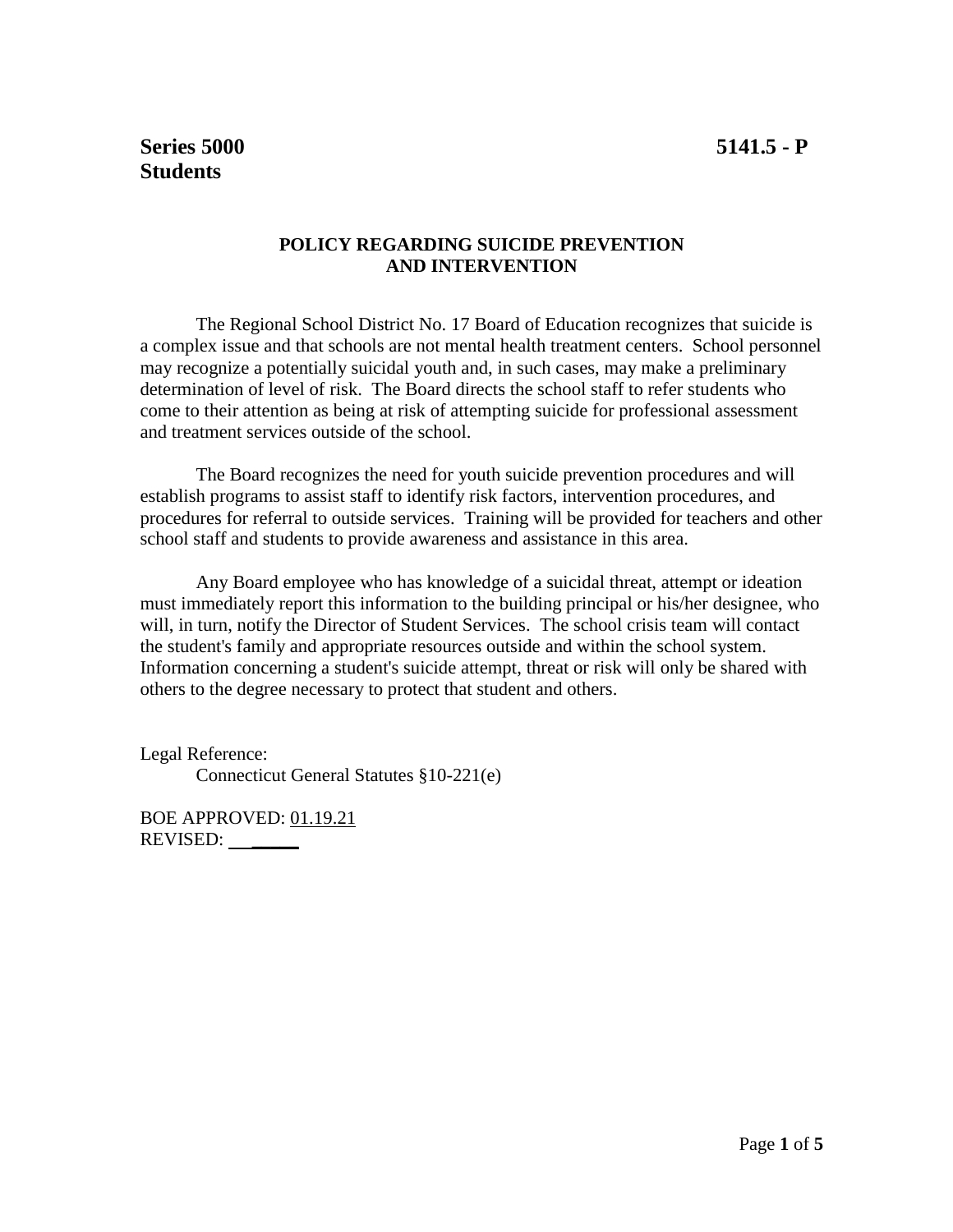## **ADMINISTRATIVE REGULATIONS REGARDING SUICIDE PREVENTION AND INTERVENTION**

## Management of Suicidal Risk

The school cannot be expected to thoroughly evaluate and eliminate suicidal risk. Nevertheless, the Board is committed to respond in a supportive manner, both aggressively and immediately, to a student who has attempted, has threatened, or is seriously considering attempting suicide. The following procedures shall be implemented toward this end.

- I. Any staff member who becomes aware of a student who may be at risk of suicide must immediately notify the building principal or his/her designee. This must be done even if the student has confided in the staff person and asked that his/her communication be kept confidential. The principal or designee will then notify the Director of Student Services.
- II. A school crisis team member shall interview the student, consider available background information and determine whether the student is "at-risk" or in "imminent danger."
- III. If the student is assessed to be "at-risk":
	- A. The Regional School District No. 17 staff member shall notify the student's parent/guardian and request a meeting with them as soon as possible, preferably that same day.
	- B. When the parent/guardian arrives at school, the Regional School District No. 17 staff member shall meet with him/her to discuss:
		- 1. the seriousness of the situation;
		- 2. the need for an immediate suicide risk evaluation at a medical or mental health facility, or other appropriate evaluation(s);
		- 3. the need for continued monitoring of the student at home if he/she is released following the evaluation;
		- 4. referral to appropriate professional services outside the school system; and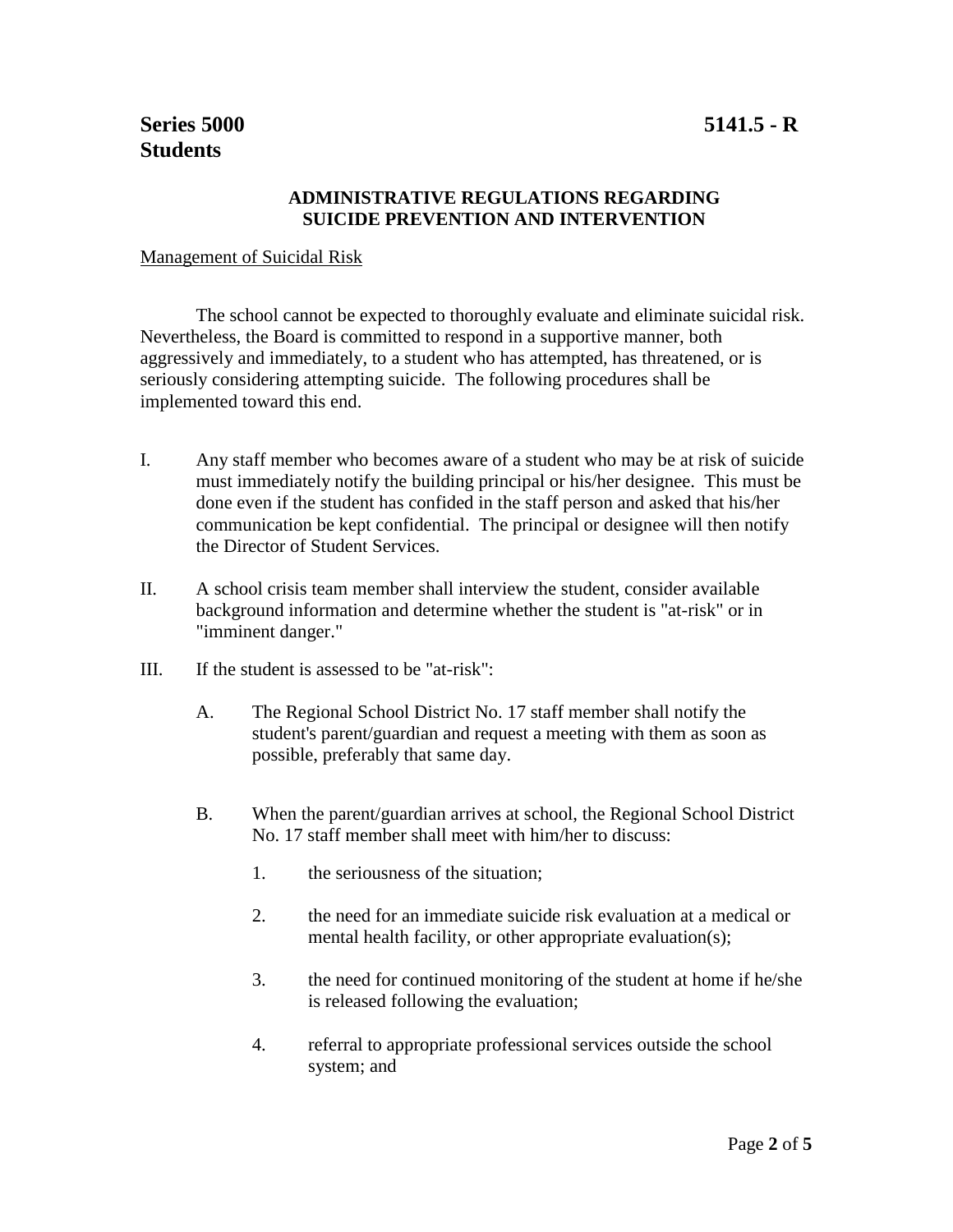- 5. a request for the parent/guardian to sign a release of information form permitting communication between the school and the facility to which the student will be taken, the student's therapist and other appropriate individuals.
- C. The Regional School District No. 17 staff member shall document in writing the course of events, including what transpired at the meeting, and the outcome.
- D. If the parent/guardian does not follow through, thereby leaving the student "at-risk", a medical referral to the Department of Children and Families (DCF) should be made (if the student is less than 18 years of age). The parent/guardian should be notified as soon as possible that such a referral has been made.
- E. The Regional School District No. 17 staff member may notify other staff, as necessary to protect the student and others.
- F. The Regional School District No. 17 staff member may refer the student to a Planning Placement Team or other staff as appropriate for further consultation and planning.
- G. The Regional School District No. 17 staff member or the team shall monitor the student's progress and shall consult as necessary with family, outside professionals and school staff.
- IV. If the student is assessed to be "in imminent danger":
	- A. The Regional School District No. 17 staff member shall ensure that the student is not left alone.
	- B. The Regional School District No. 17 staff member shall notify the parent/guardian and request that the student be picked up at school and taken to a medical or mental health professional for thorough suicidal risk evaluation.
	- C. When the parent/guardian arrives at school, the Regional School District No. 17 staff member shall meet with him/her to discuss:
		- 1. the seriousness of the situation;
		- 2. the need for an immediate suicide risk evaluation at a medical or mental health facility, or other appropriate evaluation(s);
		- 3. the need for continued monitoring of the student at home if he/she is released following the evaluation;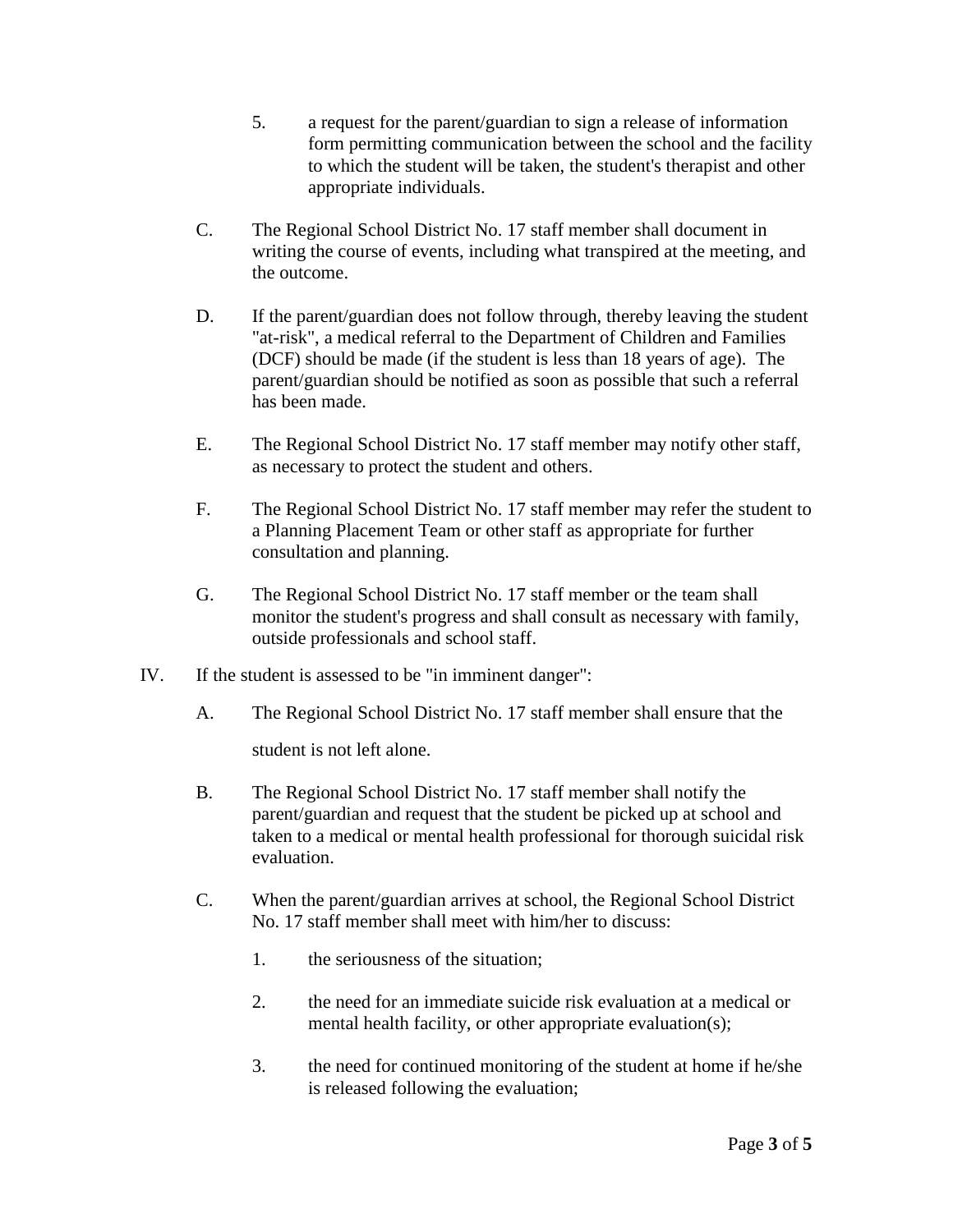- 4. referral to appropriate professional services outside the school system; and
- 5. a request for the parent/guardian to sign a release of information form permitting communication between the school and the facility to which the student will be taken, the student's therapist and other appropriate individuals.
- E. The Regional School District No. 17 staff member shall document in writing the course of events, including what transpired at the meeting, and the outcome.
- F. The Regional School District No. 17 staff member shall inform the principal of the course of events and the outcome.
- G. The Regional School District No. 17 staff member may notify other staff, as necessary to protect the student and others.
- H. The Regional School District No. 17 staff member may refer the student to a Planning and Placement Team or other staff as appropriate for further consultation and planning.
- I. If the parent/guardian is unable to come to school:
	- 1. The Regional School District No. 17 staff member shall provide, over the telephone, information as to available resources outside and within the school system, and shall plan follow-up contacts.
	- 2. The Regional School District No. 17 staff member will notify the parent/guardian of his/her intent to and arrange transport of the student to an appropriate evaluation/treatment site by means of emergency vehicle (e.g., ambulance or police cruiser).
	- 3. Police may be notified if the student poses a threat to the safety of him/herself or others, or as dictated by other circumstances.
	- 4. The Regional School District No. 17 staff member shall document in writing the course of events and the outcome.
	- 5. The Regional School District No. 17 staff member shall inform the principal of the course of events and the outcome.
- J. If the parent/guardian does not agree with the school's determination that the student is in imminent danger or for any other reason refuses to take action: